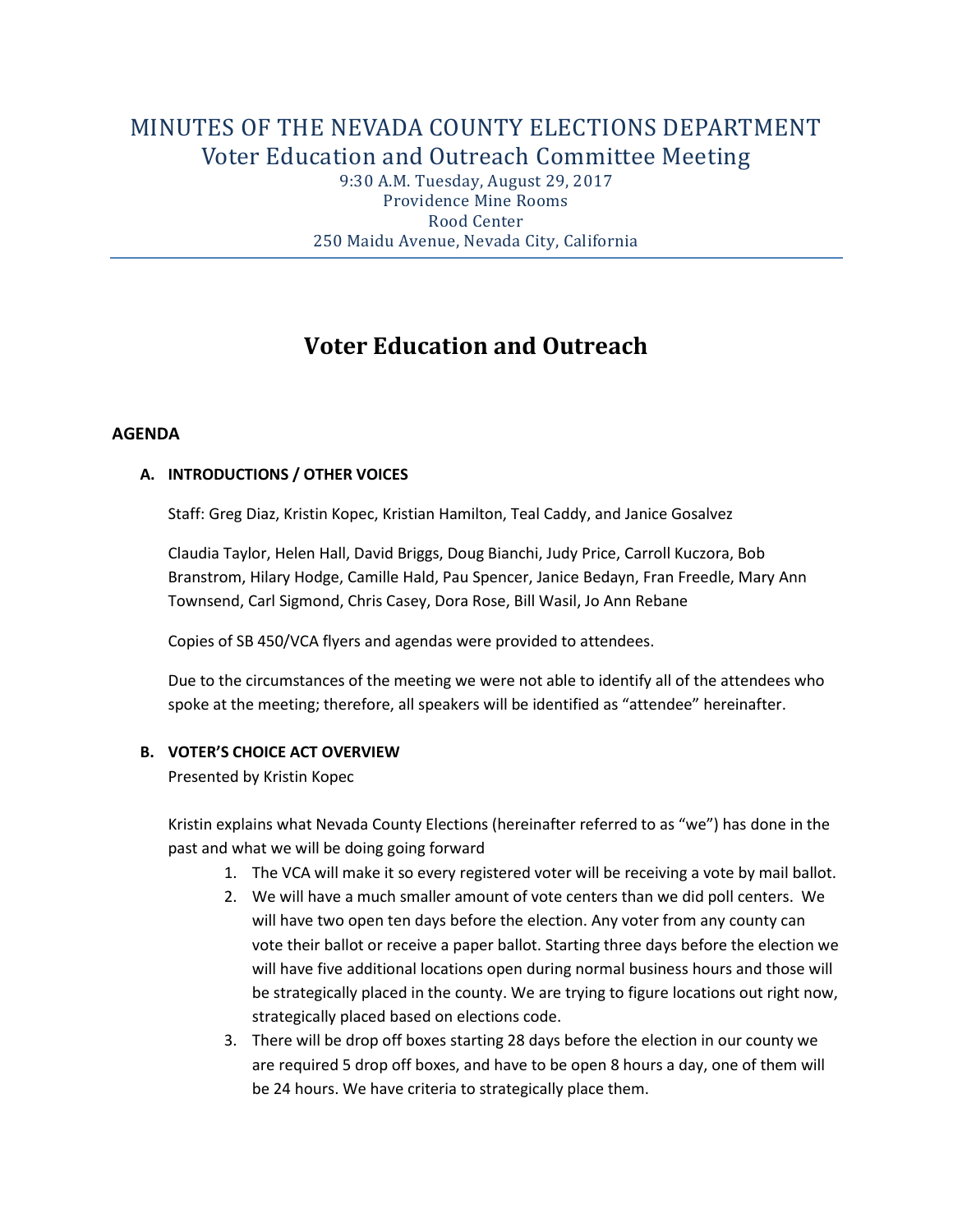- 4. Wanted to touch on Conditional Voter Registration. Previously, to be eligible you have to be registered or receive the registration 15 days before the election. Now people will be able to registered and be able to receive a conditional voter registration envelope. People will be able to submit their registration and a ballot that will be processed later on.
- 5. We are required to do an Election Administration Plan to submit to the Secretary of State ("SOS"). It explains how we are going to do this, where our drop off locations are going to be, where our vote centers are going to be, and what we are going to do for education and outreach.
- 6. We will be having meetings to get input from our committees and community in the future.

## **C. GOALS FOR VOTER EDUCATION AND OUTREACH**

Presented by Kristian Hamilton

Kristian explains goals for voter education and outreach

- 1. It's important that we are able to distill this bill into a few easily digestible points. So we've come up with list of goals for education and outreach.
- 2. It's important to frame these points so people can have an easier time understanding the VCA. Thinking of the VCA as a modernization of the voting process is a good starting point.
- 3. We wanted to establish that every registered voter will be receiving a vote by mail ballot regardless of having signed up for one.
- 4. Some people are going to get hung up because they want to vote in person but think because they get a VBM ballot they can't.
- 5. Another point is to establish that at any vote center you can: vote in person, drop off your ballot, or receive a replacement ballot. A concern might be that some people are afraid of receiving a VBM ballot too early and then losing it, and thinking that they won't be able to vote anymore.
- 6. We want to establish that you can vote at any vote center you want 10 days before the election through Election Day.
- 7. Our next point is to establish that ballots can be returned by mail, at a vote center, or at any official drop-off location.

## **D. REQUIREMENTS FOR EDUCATION AND OUTREACH BY THE VCA**

Presented by Kristian Hamilton

Kristian explains the requirements in the VCA for education and outreach for the purposes of the committee

1. We need to use media to reach the community. These include social media, radio, and periodicals.